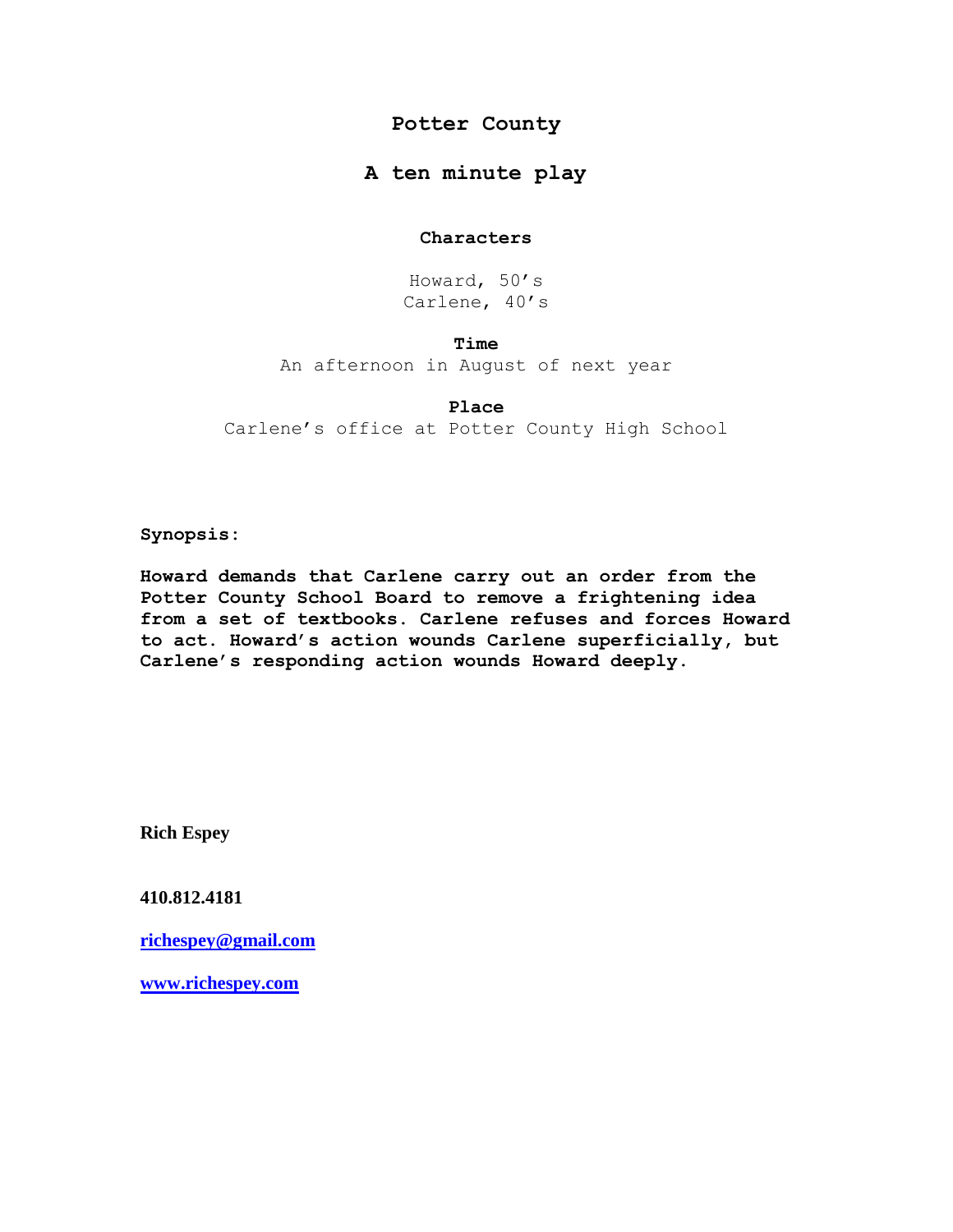# **Potter County**

# **A ten minute play**

*(Darkness. The sound of summer cicadas, then fall crickets. Then a shaft of bright light illuminates the Principal's Office: a desk, a chair and a prominent American flag. There is a large box on the desk and similar boxes are stacked in the office. There is also a box of tissues on the desk. CARLENE, 40's, in smart business-like attire, is seated. HOWARD, 50's, in dress shirt, tie and slacks, is standing. HOWARD opens up a small package he carries which contains two utility knives. He removes one knife and hands it to CARLENE. She refuses to take it.)*

#### **HOWARD**

If you don't do it I will.

### **CARLENE**

School board pay for those?

#### **HOWARD**

Private funds. Hank Cochran took up a collection. Everybody wanted to contribute.

> *(HOWARD cuts the seal on the first box. He reaches in, and CARLENE stops him.)*

Don't take it personally, Carlene.

# **CARLENE**

Why shouldn't I?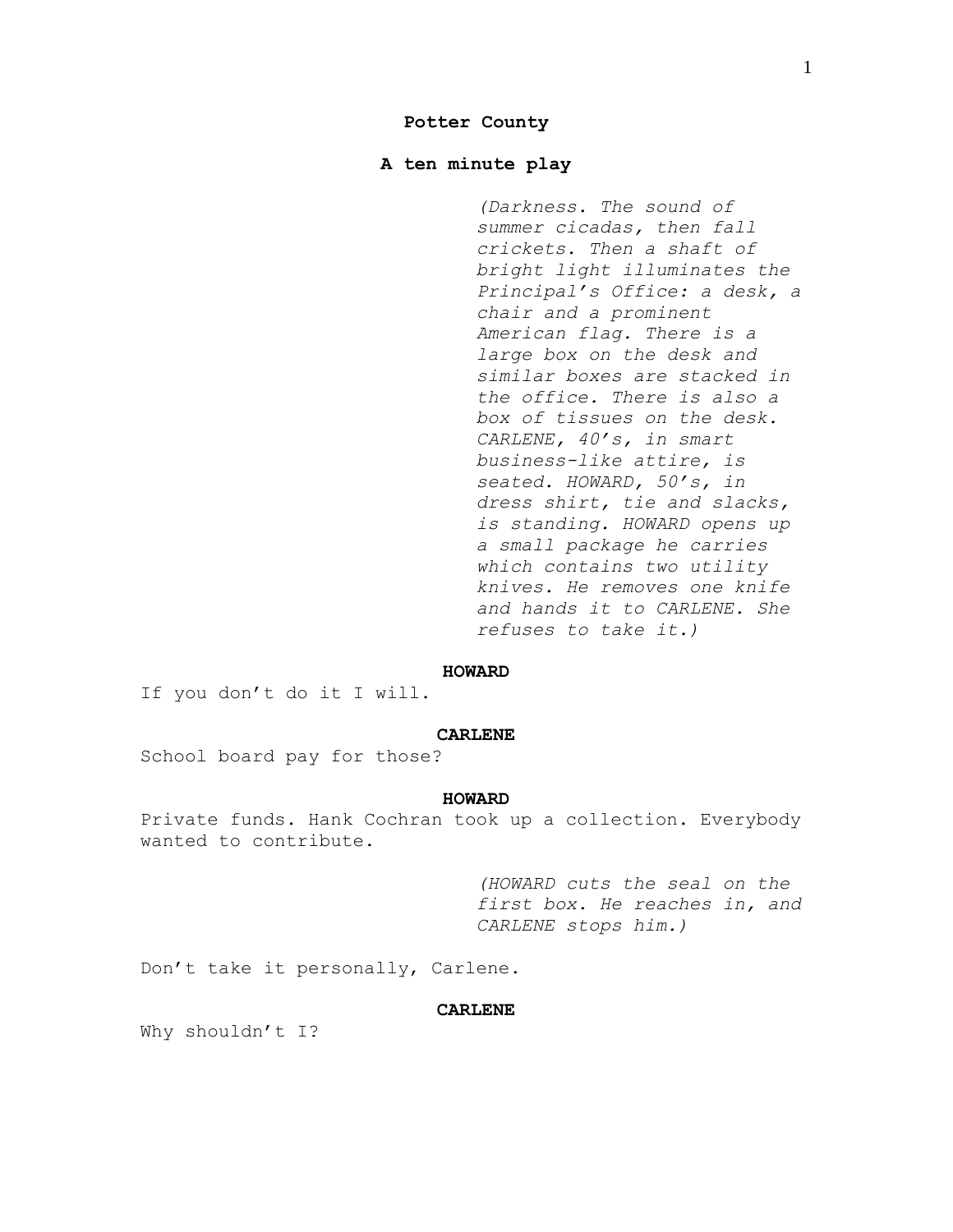They're just doing what they've been elected to do. This is a democracy, after all –

## **CARLENE**

God Bless America.

#### **HOWARD**

It's important to our community.

## **CARLENE**

I understand that.

## **HOWARD**

I thought it might come as a relief.

## **CARLENE**

A relief?

# **HOWARD**

No more grief. No more for you to put up with. You got enough on your plate without that –

## **CARLENE**

Oh, come off it, Howard!

## **HOWARD**

Now look, Carlene, I could have just forwarded you their email, made you do it.

## **CARLENE**

You're a real stand up guy.

#### **HOWARD**

Look, I know it's not a regular thing –

### **CARLENE**

I'll say!

# **HOWARD**

But, you know, that's the point, it's not a regular thing and I know if the Board were making these kinds of decisions all the time that would be one thing, but they're usually pretty hands-off. Jesus, Carlene, it hasn't let up all summer.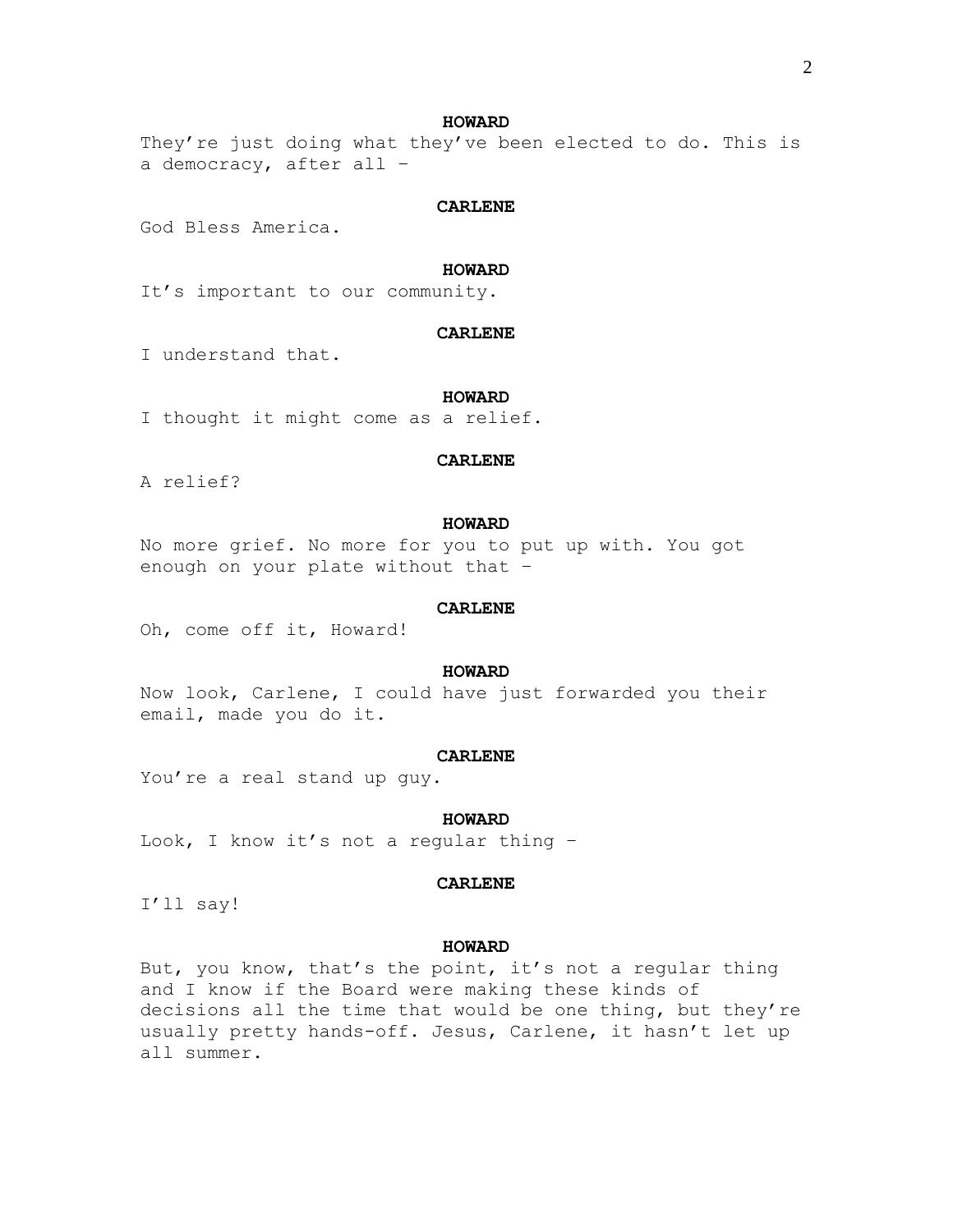## **CARLENE**

I go to church, too.

## **HOWARD**

Well then you understand it. It...it challenges the core of the community, what holds our community together.

## **CARLENE**

Our community...I have been the principal for twelve years, and every time I see a kid who's graduating and going somewhere, a kid who has some sort of spark, some sort of curiosity, I always say to them, "Don't forget about us here in Potter County. You come back to us and do something great for Potter County." I said it to Kim.

#### **HOWARD**

To Kim?

## **CARLENE**

I said it to her in your kitchen the night you had that college send-off for her and where is she now? Pittsburgh! Interning at a pediatric hospital in Pittsburgh. Important work, Howard! Important stuff, and she's doing it in Pittsburgh, not here in Potter County.

# **HOWARD**

She's coming back, Carlene. She's planning to come back.

### **CARLENE**

To County Hospital? It's barely a hospital, Howard. Why would someone who had worked in Pittsburgh –

#### **HOWARD**

She promised she'd come back.

#### **CARLENE**

Anyone who has a thought in their head leaves.

## **HOWARD**

You're here.

*(HOWARD removes a textbook from the first box. He opens the book. CARLENE closes it.)*

# **CARLENE**

What do you think, Howard?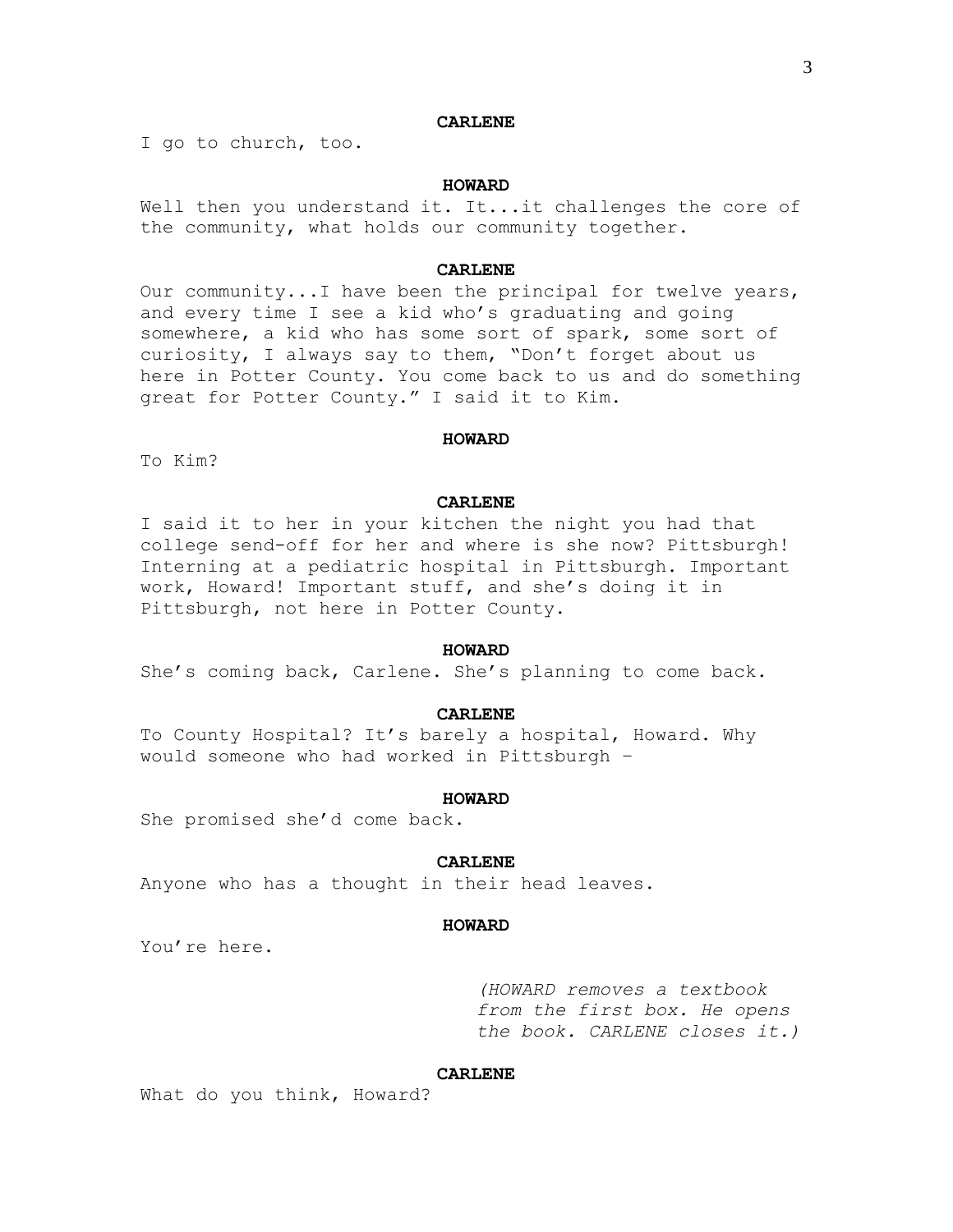What do I think?

## **CARLENE**

What's your opinion about this?

## **HOWARD**

What I think doesn't really matter here.

# **CARLENE**

You're the Superintendent, of course it matters what you think. You're part of the Board, too. Just because they're the ones who renew your contract *– (She stops.)*

## **HOWARD**

Now, Carlene, that's not fair. This has nothing to do with my contract. A democratically elected Board has listened to its constituents.

## **CARLENE**

If this had happened in Kim's day, she might have never gotten into college.

## **HOWARD**

Kim's a smart girl.

### **CARLENE**

They'd have looked differently at a diploma from Potter County High School. And they will, Howard. From now on, they will.

#### **HOWARD**

You worried about Emma?

## **CARLENE**

It's not just Emma.

## **HOWARD**

She's a smart girl, too. You've done a great job by her. Talk about a kid whose gonna do something great -

## **CARLENE**

It's all of them. Colleges won't even –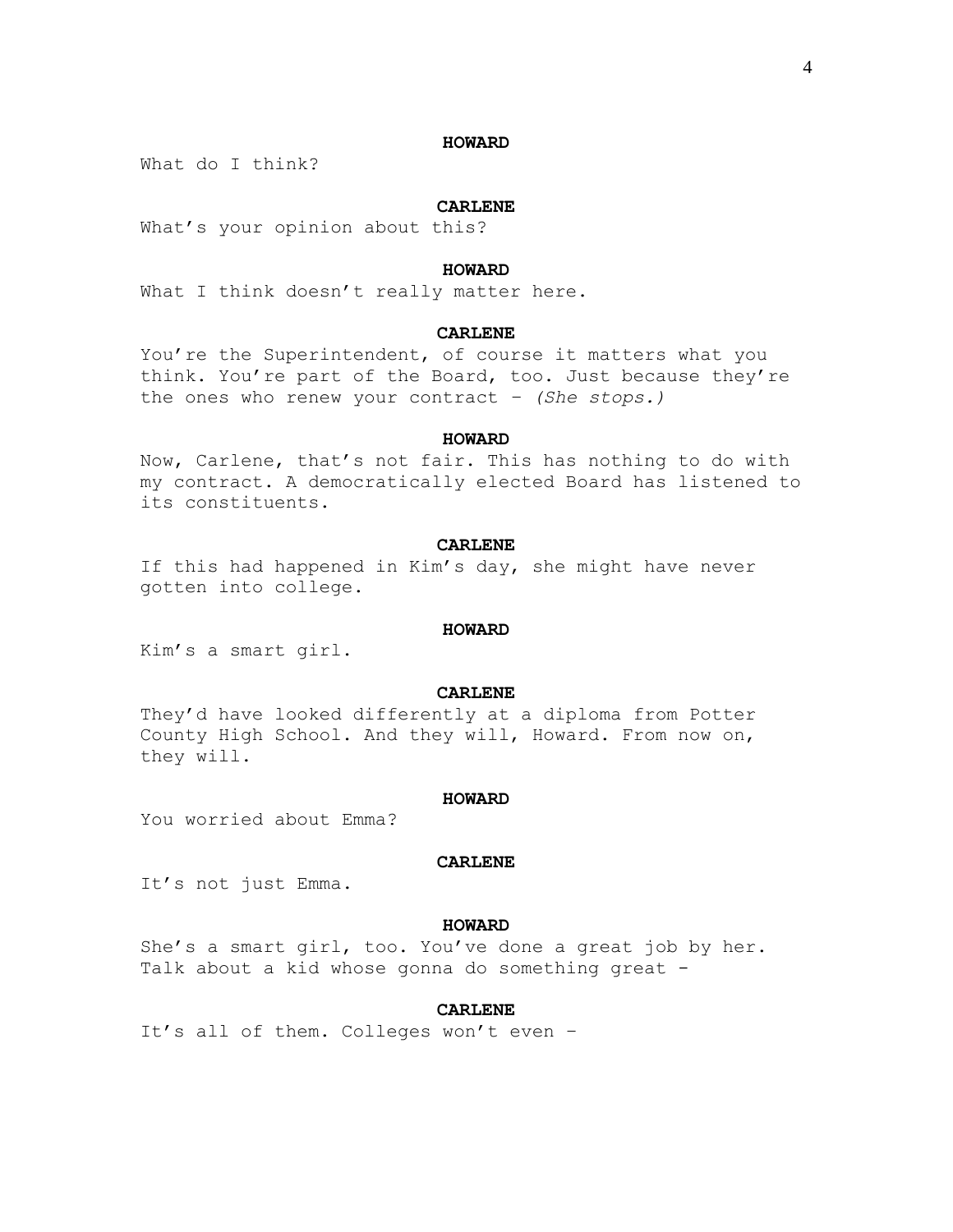Oh, come on, of course they will. It's only a few pages, for Christ's sake.

> *(HOWARD opens the book and prepares to draw the blade across its pages. He stops and hands CARLENE the book.)*

Here. Give this one to Emma. Maybe she can write her college essay about this.

> *(HOWARD opens up another book.)*

## **CARLENE**

Can you honestly tell me you don't think this is going to matter?

## **HOWARD**

How many of our kids go to college?

## **CARLENE**

Forget that. I want to know what you really think. Do you think it's wrong? Do you think it's dangerous? Do you think it's blasphemous?

## **HOWARD**

I don't think it's worth getting yourself as upset as you're getting.

#### **CARLENE**

Then what do you think?!

#### **HOWARD**

You want to know what I think? Off the record here? Whether it's in the book, whether it isn't in the book, I think it doesn't much matter what we do because half the kids aren't even gonna look at the book in the first place.

I'm sorry. That's not a dig against you. I think you do a great job, I hope you know that.

## **CARLENE**

I don't do a great job.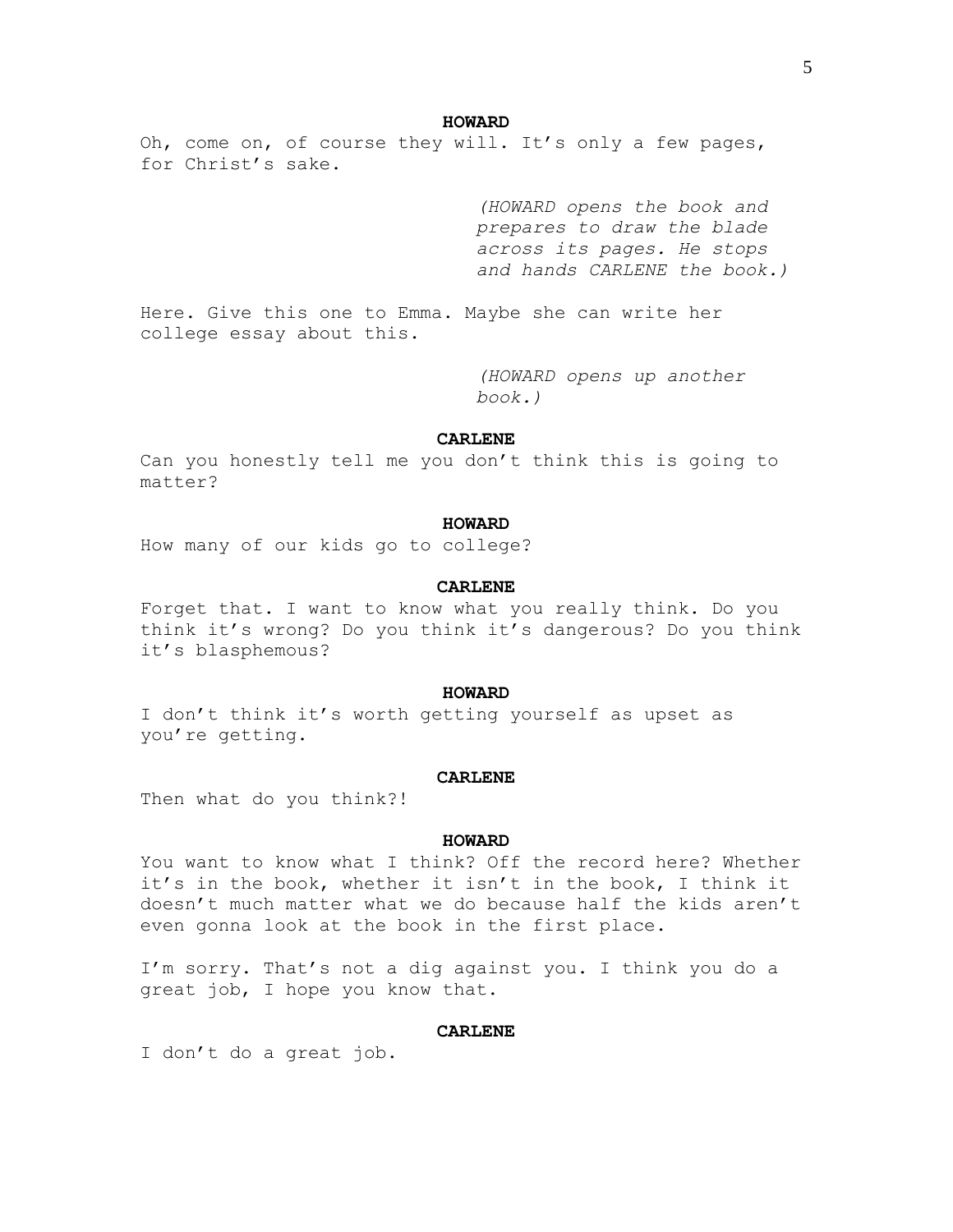You do.

## **CARLENE**

When I came here I was determined to...ignite a passion for learning. God, it sounds so ridiculous, so pretentious -

#### **HOWARD**

It's not pretentious. Hell, it's our motto.

# **CARLENE**

Then make sure your blade's sharp enough for the banner over the front door.

## **HOWARD**

It's just one chapter in one book, one idea. One little idea.

## **CARLENE**

It's obviously not a little idea.

## **HOWARD**

I just meant there's plenty more to focus on.

*(HOWARD readies the blade for the book.)*

# **CARLENE**

You never answered me. Do you believe it or not?

## **HOWARD**

I don't really –

## **CARLENE**

If you were forced at knifepoint to say either, "Yes, I believe what's written here," or, "No, I don't believe what's written here." What would you say?

## **HOWARD**

To tell you the truth…I don't know enough about it to say.

#### **CARLENE**

Have you even read it?

## **HOWARD**

Of course I read it!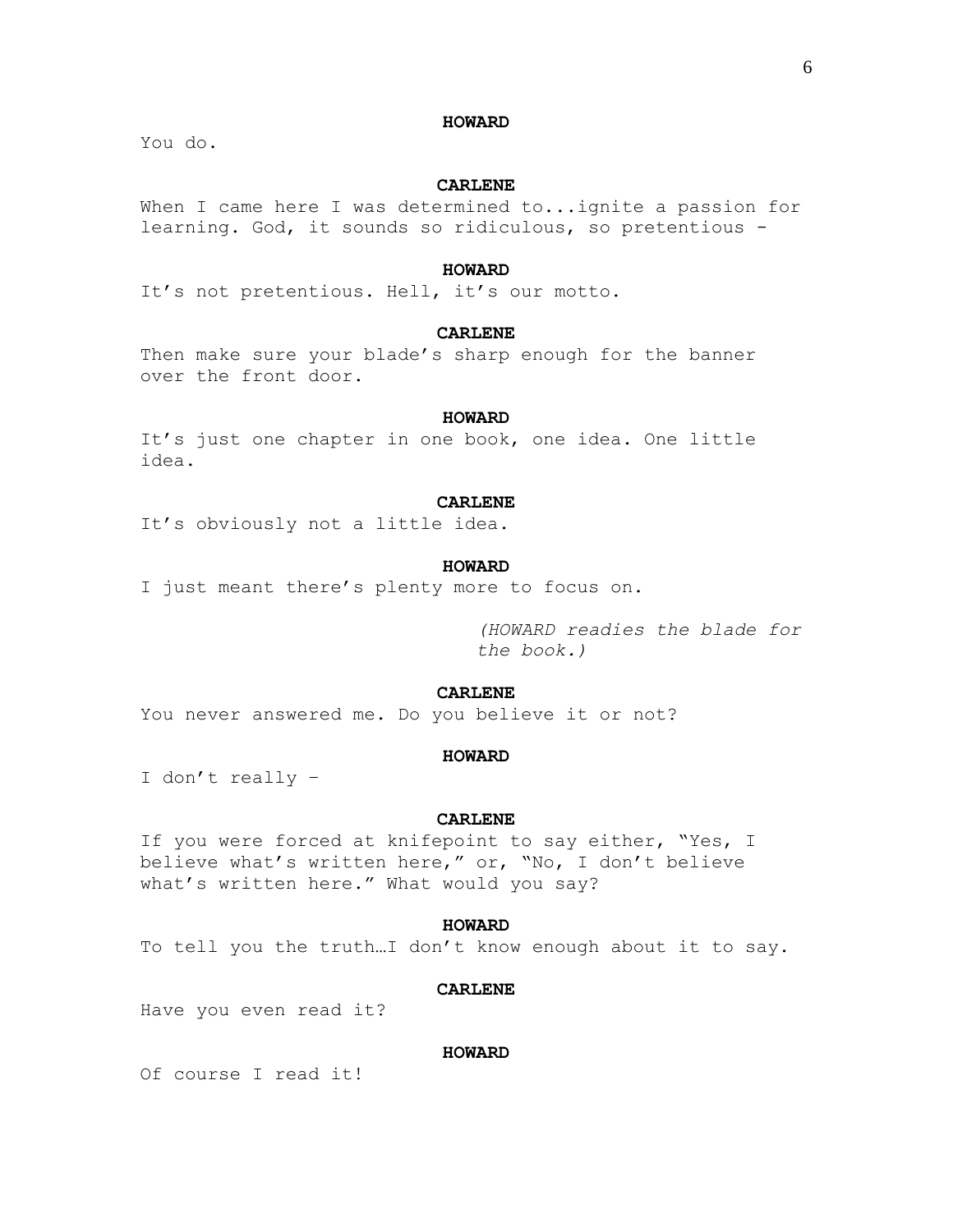#### **CARLENE**

Then what do you think? You're not stupid! You can comprehend the concept! Can't you? Oh God, Howard, please tell me you can at least comprehend the concept??

*(HOWARD puts down the blade.)*

## **HOWARD**

I get it, Carlene. Everybody gets it.

That's the point.

## **CARLENE**

Then why...?

#### **HOWARD**

*(after a pause)* You ever go out to Cherry Springs? At night? Did you know that Cherry Springs is the only place in this state certified to have zero percent light pollution? The last place in the state to be free of any artificial light. Right here, in Potter County. Now you go out there on a summer night, no moon, and there's maybe five, six hundred people there, come from all over. Cell phones don't work there. They don't even let you have a flashlight. No artificial light. You can see more stars there than you can ever imagine. That's what people come for – the best view of the stars there is. It's the way the universe was meant to be seen.

And every year I give a little money to what they call the Cherry Springs Dark Sky Fund. Now this money, they tell me, goes to making sure the skies around Potter County stay dark enough so that people will be able to see all those stars forever and keep on seeing the universe in the same, pure way. Now I don't know what exactly they do with the money. And I don't ask. I just give it to them on faith.

#### **CARLENE**

I see.

### **HOWARD**

You think I'm stupid then?

**CARLENE**

No.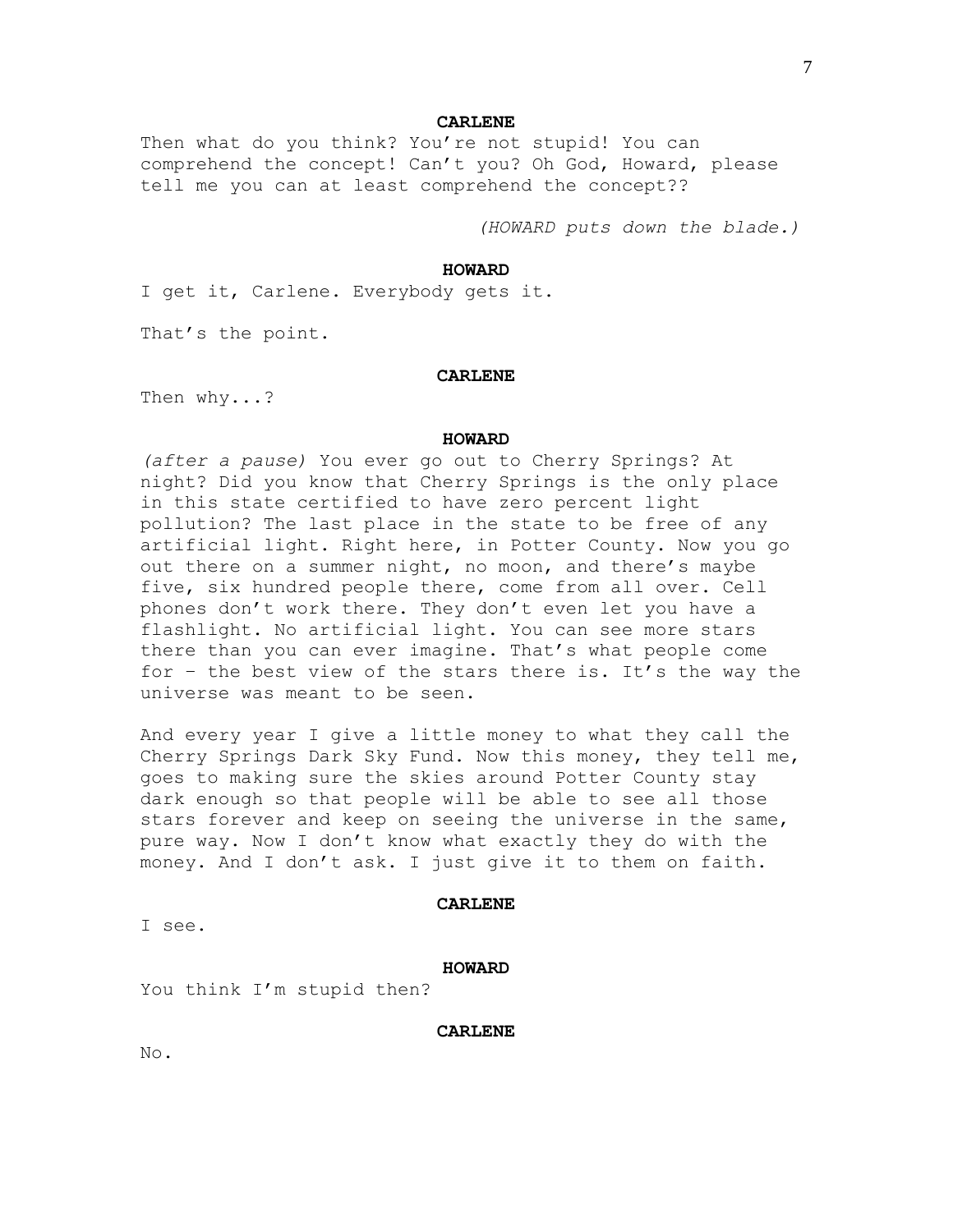You think I'm a fool because I write a check and don't really have any idea where the money goes?

# **CARLENE**

No, I don't.

### **HOWARD**

I do it because it just makes me feel good.

*(He handles the blade once more, then stops.)*

Do you really believe it, personally?

## **CARLENE**

It doesn't matter.

### **HOWARD**

You just told me it mattered if I did.

## **CARLENE**

I do believe it, yes.

## **HOWARD**

Why?

## **CARLENE**

I believe in people. In ideas. In the brain's ability to reason out answers to difficult questions -

I guess I just have faith, Howard.

*(They look at each other for a long time. HOWARD cuts the pages out of one book. He hands her a book and a razor.)*

### **HOWARD**

It's Chapter 18, pages 334 to 362.

*(He picks up another book and opens it up. As he goes to make the cut, she gently tries to stop him. He gently moves her hand away and cuts*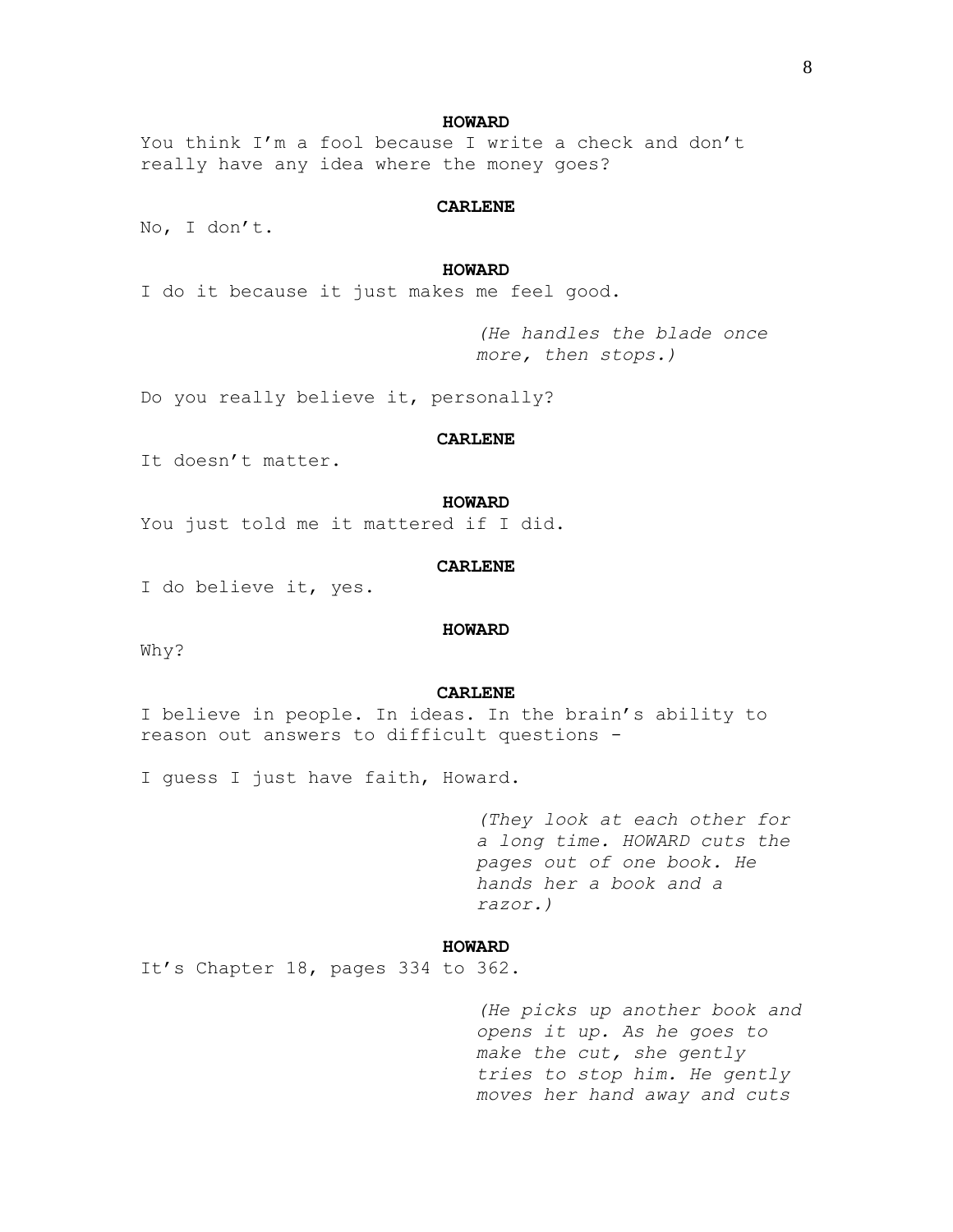*the book. He opens another book, and this time she tries to stop him a little more forcefully. He pushes her hand away and makes the cut. He opens another book. As he prepares to cut she places her hand in the way of the blade, and her hand is cut.)* Jesus, Carlene, what are you doing? *(She is speechless.)* What the hell did you do that for? Goddamit, Carlene!! *(He looks around for a towel, something to stop the bleeding. He pulls out a bunch of tissues from the box and tries to take her hand to stop the bleeding.)* I'm sorry. I'm sorry. Look, you're not gonna - ? *(He examines the wound on her hand.)* I don't know if you need stitches. *(HOWARD presses the tissues around CARLENE's hand to try to stop the bleeding.)* **CARLENE** Kim would know. It's a shame she's in Pittsburgh, Howard. *(HOWARD looks at CARLENE's hand and sees the bleeding* 

*has stopped. He returns to the book and finishes cutting. He opens another book and cuts furiously.)*